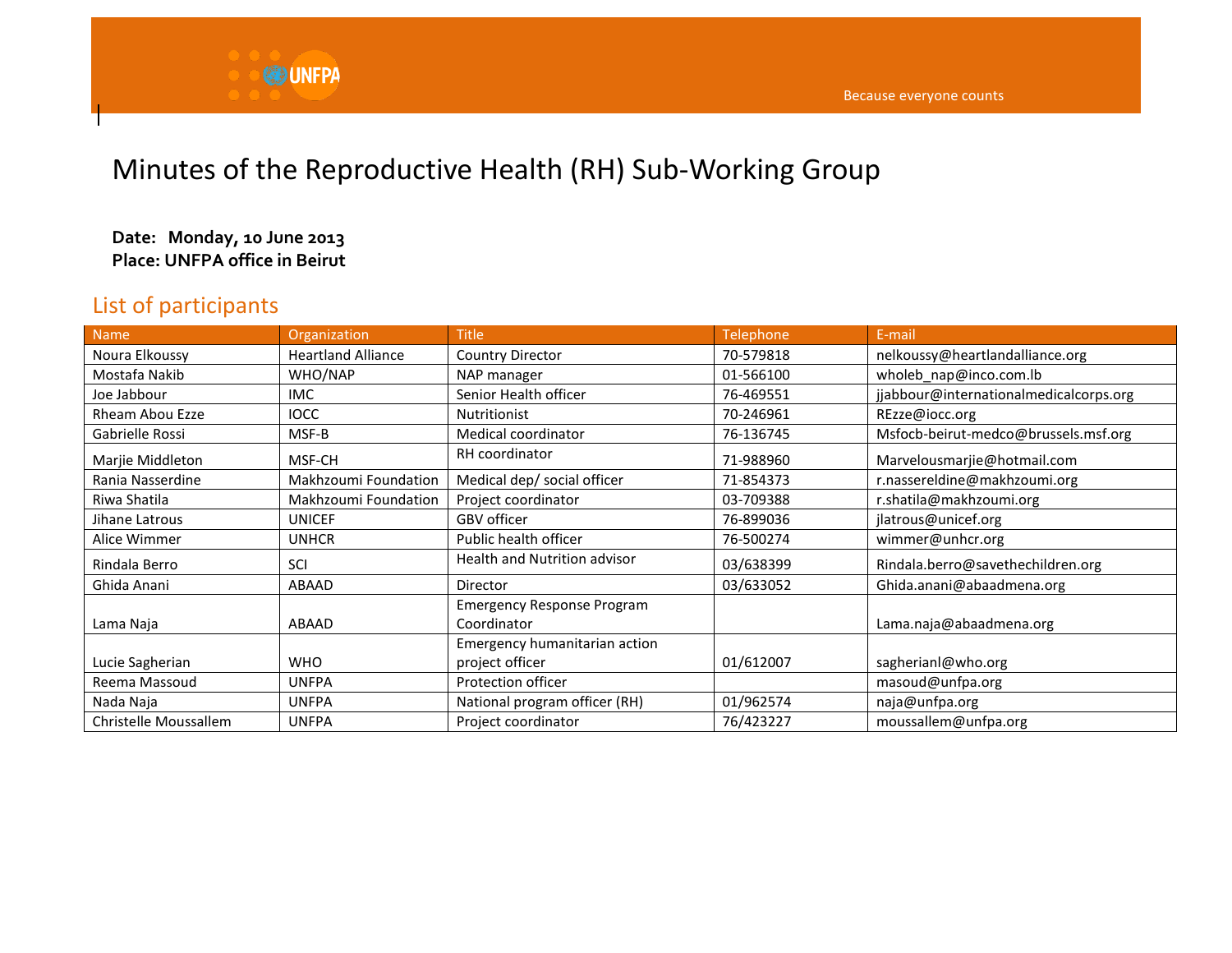## **Agenda**

- 1. Minimum RH package to be offered for Syrian Displaced pregnant women UNFPA/WHO
- 2. Update on the CMR training IMC/ABAAD
- 3. Update on pregnancy card IMC
- 4. National protocol for the treatment of STI and PMTCT national guidelines NAP
- 5. AOB

| <b>Issues and action points</b>                                                                                                                                                                                                                                                                                                                                                                                                                                                                                                                                                                                                                                                                                                                        |
|--------------------------------------------------------------------------------------------------------------------------------------------------------------------------------------------------------------------------------------------------------------------------------------------------------------------------------------------------------------------------------------------------------------------------------------------------------------------------------------------------------------------------------------------------------------------------------------------------------------------------------------------------------------------------------------------------------------------------------------------------------|
| Minimum RH package to be offered for Syrian Displaced pregnant women                                                                                                                                                                                                                                                                                                                                                                                                                                                                                                                                                                                                                                                                                   |
| UNFPA presented to the participants the pregnancy care services package related to the MOPH national service delivery<br>$\bullet$<br>guidelines and the MOPH/Italian Cooperation project. Discrepancy between both packages was observed in what relates to the<br>type of tests and number of pre and post natal visits.<br>MSF added that the lab tests required by these guidelines might not be available in Ersal/Hermel region.<br>WHO pointed out the importance of including high risk pregnancies services package to the package and suggested to check the<br>protocol used in Wadi Khaled Makassed PHCC.<br>It was suggested setting a technical meeting with WHO, UNHCR, UNFPA and other partners to discuss the pregnancy care services |
| package.<br><b>Action points</b><br>WHO, UNHCR, UNFPA and other field partners: to set a technical meeting to discuss the pregnancy care services package.                                                                                                                                                                                                                                                                                                                                                                                                                                                                                                                                                                                             |
| All partners: to share the pregnancy care services package they are supporting through service delivery points.                                                                                                                                                                                                                                                                                                                                                                                                                                                                                                                                                                                                                                        |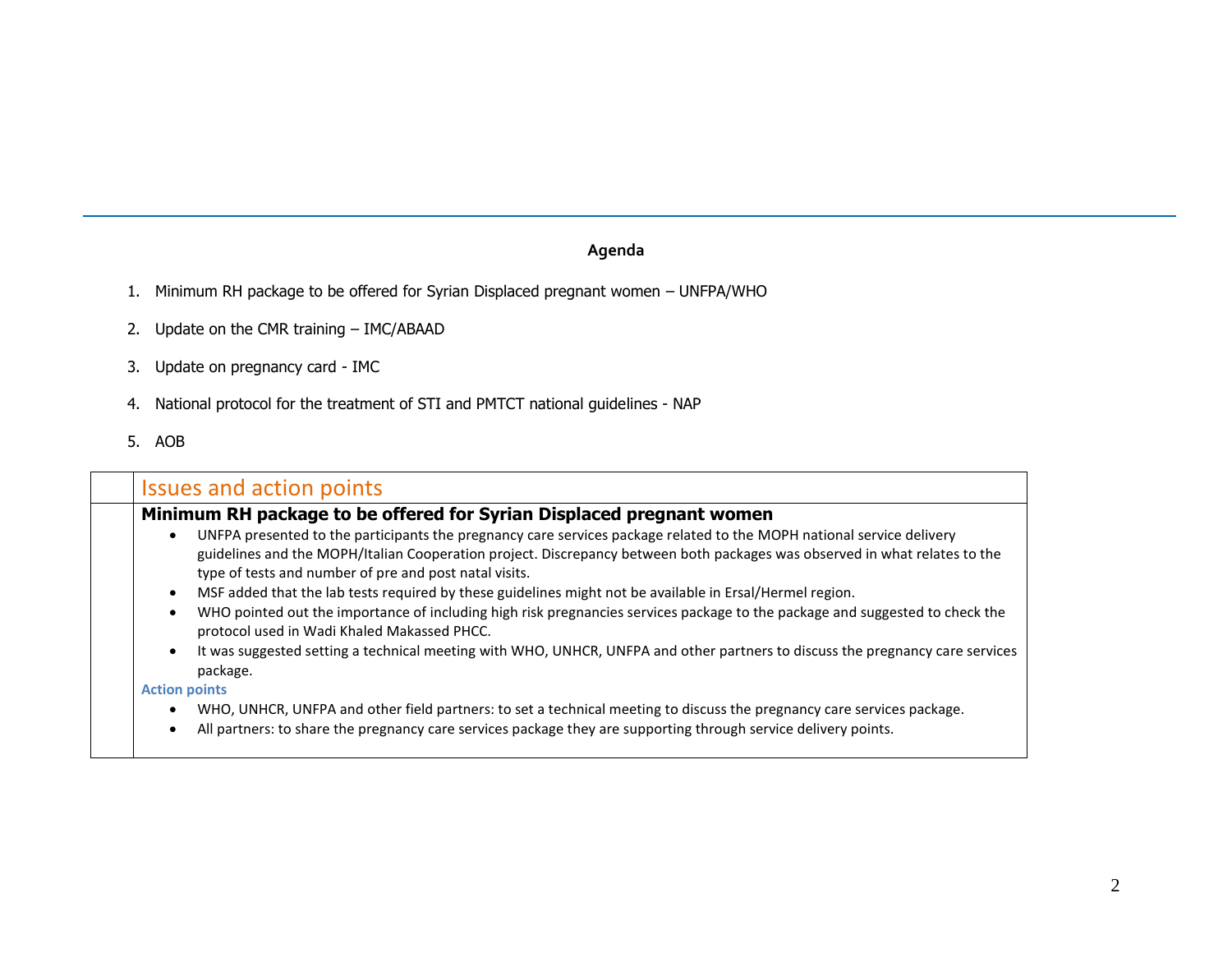|                      | <b>Updates on the CMR training</b>                                                                                                                                                                                                            |
|----------------------|-----------------------------------------------------------------------------------------------------------------------------------------------------------------------------------------------------------------------------------------------|
|                      | ABAAD and IMC are planning to launch 3 trainings on CMR addressed to health care providers in the Bekaa, South and Mount                                                                                                                      |
|                      | Lebanon.                                                                                                                                                                                                                                      |
|                      | The next training will be held in Bekaa on June 13 and 14 and will target 19 health service providers (OB/GYN physicians,<br>$\circ$<br>nurses and midwives) from 19 different health facilitates selected based on the distribution of hubs. |
|                      | All health facilities signed a pledge to receive the treatment kit, offer CMR services and be part of the referral pathway<br>$\circ$<br>following the training.                                                                              |
|                      | The curriculum used during the trainings is based on the IRC multimedia tool and the WHO guidelines. During the second<br>$\circ$<br>day of the training, a briefing on the GBV referral pathway SOPs will be provided to participants.       |
|                      | Participants are trained to use the WHO CMR guidelines reporting forms.<br>$\circ$                                                                                                                                                            |
|                      | ABAAD are not planning any CMR TOT nor health facility based trainings.<br>$\circ$                                                                                                                                                            |
|                      | Refresher training on CMR is being planned by ABAAD and UNICEF for the North<br>$\circ$                                                                                                                                                       |
|                      | ABAAD are establishing middle-way transition houses for women and girls affected by GBV. A clinical unit might be established<br>within the house and offer CMR services.                                                                     |
|                      | It was suggested by participants and UNHCR to add IMC hotline numbers as a contact number for CMR services on the RH<br>brochure currently being developed by UNFPA.                                                                          |
| <b>Action points</b> |                                                                                                                                                                                                                                               |
| ٠                    | ABAAD and IMC: to share the name of trained personnel and health facilities after the training for UNFPA to provide the RH kit 3:<br>rape treatment.                                                                                          |
|                      | All partners: to assess the possibility of training additional health personnel on CMR and psychosocial support through health<br>facility based trainings.                                                                                   |
|                      | <b>Updates on pregnancy card</b>                                                                                                                                                                                                              |
|                      | IMC developed a pregnancy card to be distributed among displaced Syrians pregnant women on a pilot basis.                                                                                                                                     |
|                      |                                                                                                                                                                                                                                               |